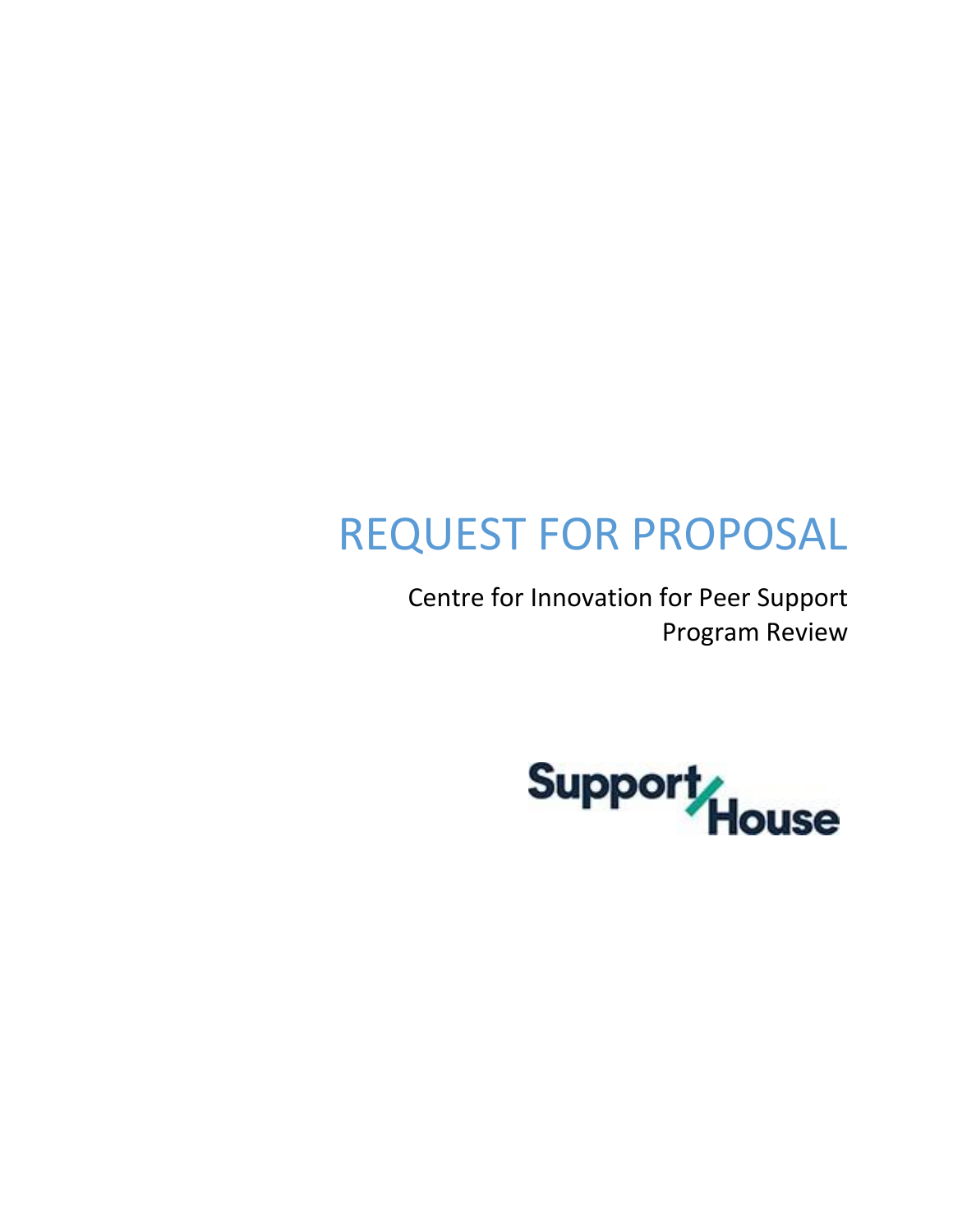# **Table of Contents**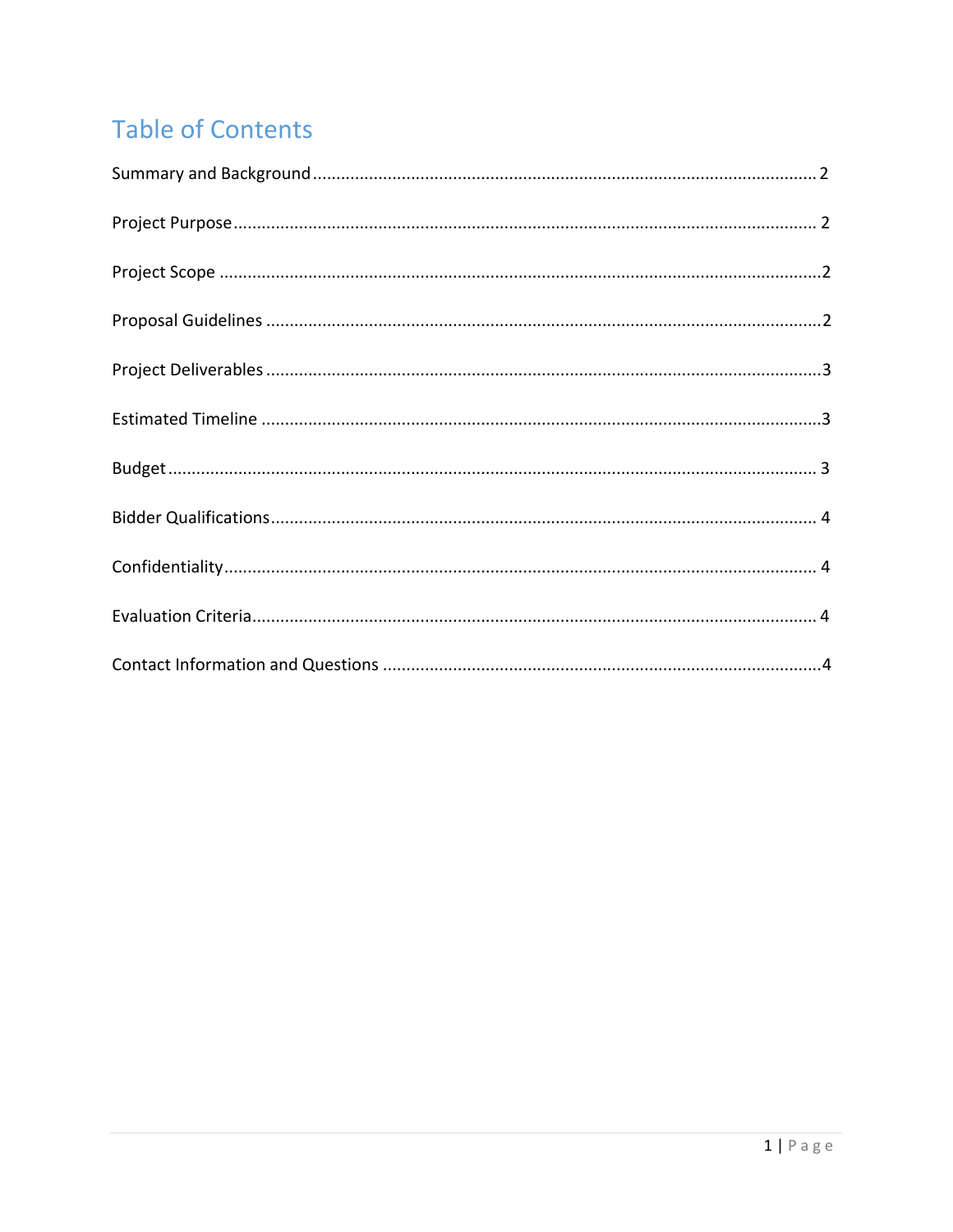# <span id="page-2-0"></span>Summary and Background

Our agency is accepting proposals for the review of peer services.

Support House is a community-based mental health and substance use supportive housing provider in the Halton region delivering coordinated housing supports including harm reduction from youth to seniors including peer supports and training coordinated through the Centre for Innovation in Peer Support. Support House (formerly Oakville Reentry Homes and then Support and Housing - Halton) was formed in 1982 by a group who needed coordinated mental health and housing supports for family members.

Support House's Centre for Innovation in Peer Support provides wellness-based, peer-led self-help and social connections programming to community members; and support to organizations who have peer staff, through training in peer support program implementation, capacity-building, evaluation, research, knowledge brokerage, and quality improvement.

Growing from its original identity as a Consumer Survivor Initiative in 1999, then known as TEACH (Teach, Empower, Advocate for Community Health), the need for the support and training of agencies providing authentic peer support was identified. As a result, the Centre (formerly, the Enhancing and Sustaining Peer Support Initiative) has evolved to become a "Benchmark of Excellence" in peer support and the meaningful engagement of lived experience and family/caregiver co-design. The Centre for Innovation in Peer Support has been engaging and supporting 11 Mississauga Halton LHIN funded & accredited Health Service Providers (HSPs) plus regional, provincial, national, and international collaborators.

# Project Purpose and Scope

The objective of this work is to review the Centre for Innovation in Peer Support program offerings, targets and service availability and its evolving role as a core service in the MHA sector.

#### <span id="page-2-1"></span>Proposal Guidelines

The Request for Proposal ("RFP") represents the requirements for an open and competitive process. Proposals will be February 28, 2011 5pm. Any proposals received after this date and time will be returned to the sender. All proposals must be signed (e-signed) by an official agent or representative of the company submitting the proposal.

Engagement terms and conditions will be negotiated upon selection of the winning bidder for the RFP. All contractual terms and conditions will be subject to review by Support House and will include scope, budget, schedule and other necessary items pertaining to the project.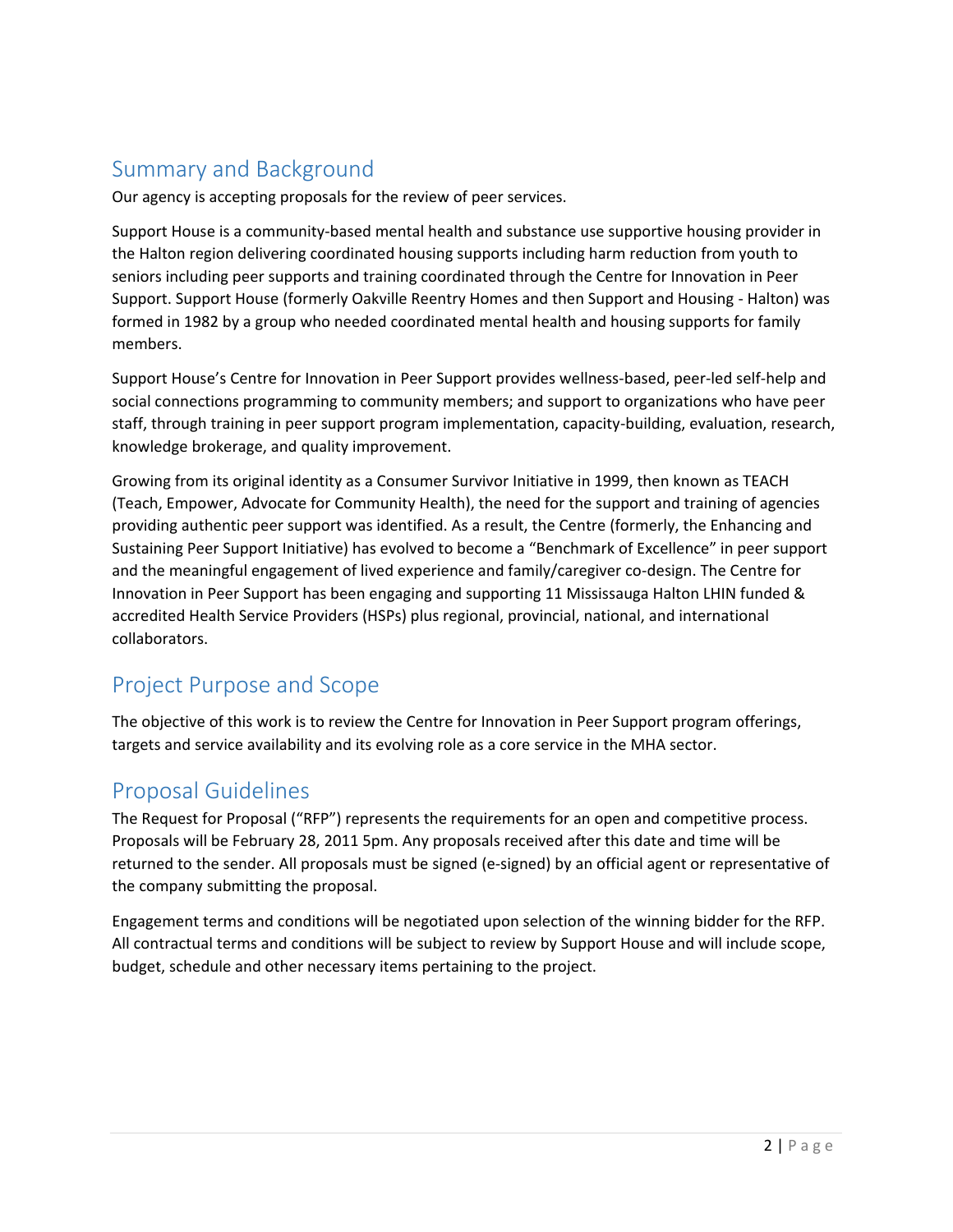# <span id="page-3-0"></span>Project Deliverables

The objective of this work is to review the Centre for Innovation in Peer Support program offerings, targets and service availability and its evolving role as a core service in the MHA sector.

With the support of our agency the Consultant(s) will:

- 1. Widely consult clients, families, caregivers, staff, and our sector partners in this review
- 2. Review and determine the population health needs and efficacy of peer supports with the lens of the quadruple aim for health quality
	- Review/assess the implications of the pandemic/post pandemic for future programming, methods, and practices
- 3. Provide a review and analysis of international best practice, current offerings, and programming (groups, one-to-one incl. virtual, hybrid and in person models) availability of the Centre including providing a metric for MSAA targets (groups) ongoing
- 4. Provide a report and executive summary of the recommendations and rationale and business case for future direction(s) that we can make available to the funder and to partners

### <span id="page-3-1"></span>Estimated Timeline

| $\bullet$ | RFP issue date:                   | Feb 15, 2022         |
|-----------|-----------------------------------|----------------------|
| $\bullet$ | Deadline for submissions:         | Feb 28, 2022 5pm EST |
| $\bullet$ | Successful proponent notified:    | March 8, 2022        |
| $\bullet$ | Notification to other proponents: | March 9, 2022        |
| $\bullet$ | Expected start date:              | March 21, 2022       |
| $\bullet$ | Target completion date:           | June, 2022           |
|           |                                   |                      |

Each bidder must email electronic submission of their proposal to [heathera@supporthouse.ca](mailto:heathera@supporthouse.ca) by the due date. If additional information or discussions are needed with any bidders during the evaluation stage, the bidder(s) will be notified.

Upon notification of successful proponent, the contract negotiation will begin immediately.

#### <span id="page-3-2"></span>Budget

All proposals must include proposed costs to complete the required tasks detailed in the project scope and deliverables sections. Costs should be quoted in Canadian dollars on a fixed fee basis. Costs for any additional charges (eg. travel, overhead, etc) should be identified with rates provided.